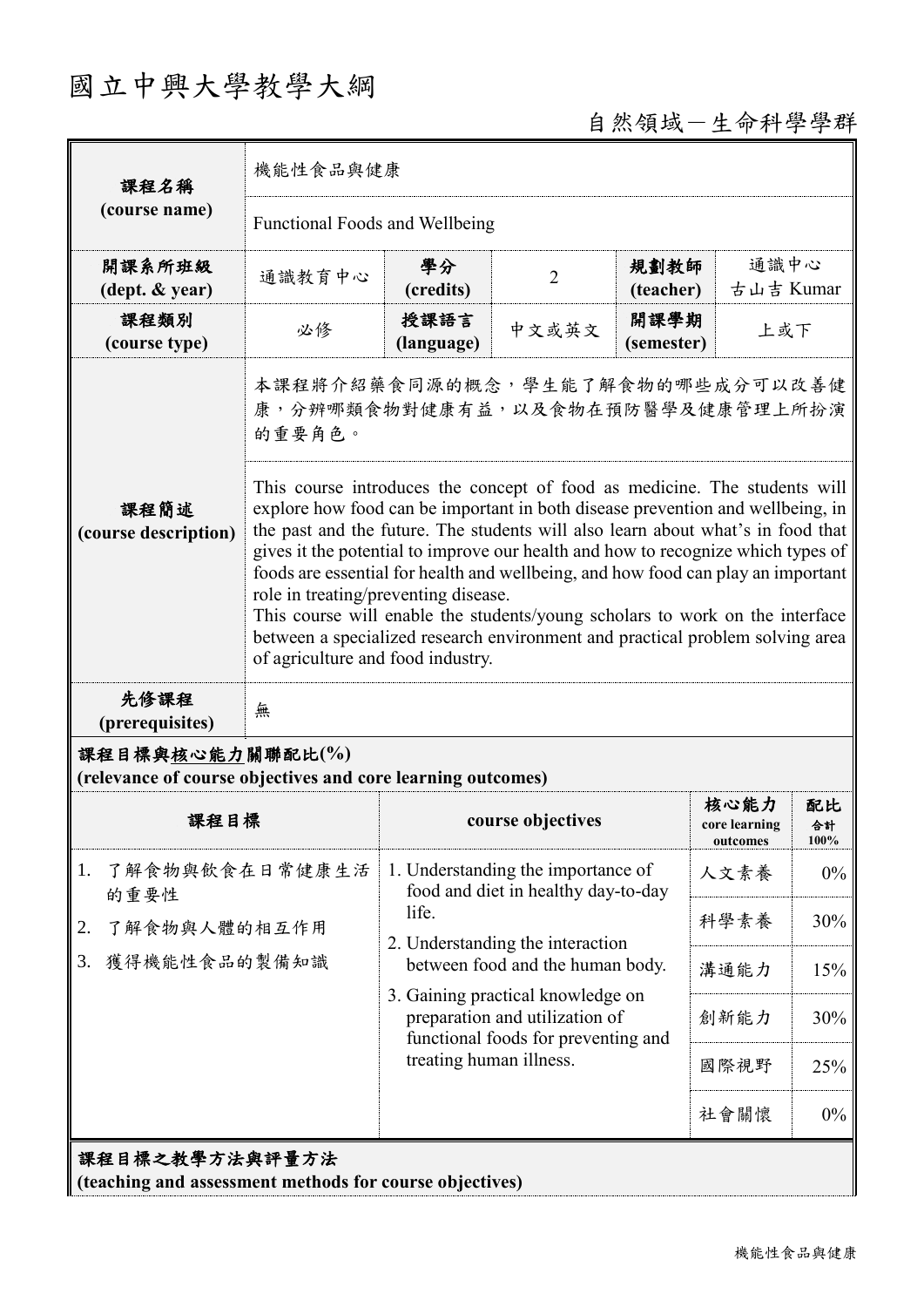| 教學方法 (teaching methods)                                                                               | 學習評量方式 (evaluation)                                                                                        |  |  |
|-------------------------------------------------------------------------------------------------------|------------------------------------------------------------------------------------------------------------|--|--|
| 講授 lecture<br>討論 discussion<br>專題探討與製作 group project (food for weight<br>loss and cognitive function) | 出席狀況 attendance/ participation 15%<br>homework 30%<br>作業<br>口頭報告 oral presentation 20%<br>書面報告 reports 35% |  |  |

授課內容(單元名稱與內容、習作 **/** 考試進度、備註)

**(course content and homework / tests schedule)**

| Week           | <b>Topic of the lecture</b>                                |
|----------------|------------------------------------------------------------|
| $\mathbf{1}$   | Introduction to functional foods                           |
| $\overline{2}$ | Ancient and modern food habits and its consequences        |
| 3              | Type of foods and how food works like medicine             |
| 4              | Food can prevent chronic diseases                          |
| 5              | Food can treat complex diseases                            |
| 6              | Pro-biotics and pre-biotics                                |
| $\tau$         | Food and nutritional needs for neonatal to school children |
| 8              | Food and nutritional needs for youth and adults            |
| 9              | Mid-Term exam                                              |
| 10             | Food and nutritional needs for mature adults               |
| 11             | Food and weight management                                 |
| 12             | Food and physical fitness                                  |
| 13             | Food and metabolic disorders                               |
| 14             | Food and cardiovascular diseases                           |
| 15             | Food and mental health                                     |
| 16             | Food and infectious diseases                               |
| 17             | Healthy food leads healthy life                            |
| 18             | Final report submission and oral presentation              |

### 教科書與參考書目(書名、作者、書局、代理商、說明) **(textbook & other references)**

- 1. William WL (2019) Eat to beat disease: The new science of how your body can heal itself. Grand central publishing, New York, USA.
- 2. Dale P (2011) Healing foods: Prevent and treat common illness with fruits, vegetables, herbs and more. Skyhorse publishing. Ney York, USA.
- 3. Dale P (2021) The medicinal chef: The nutrition bible: A A-Z of ailments and medicinal foods. Quardrille Publishing, London, UK.